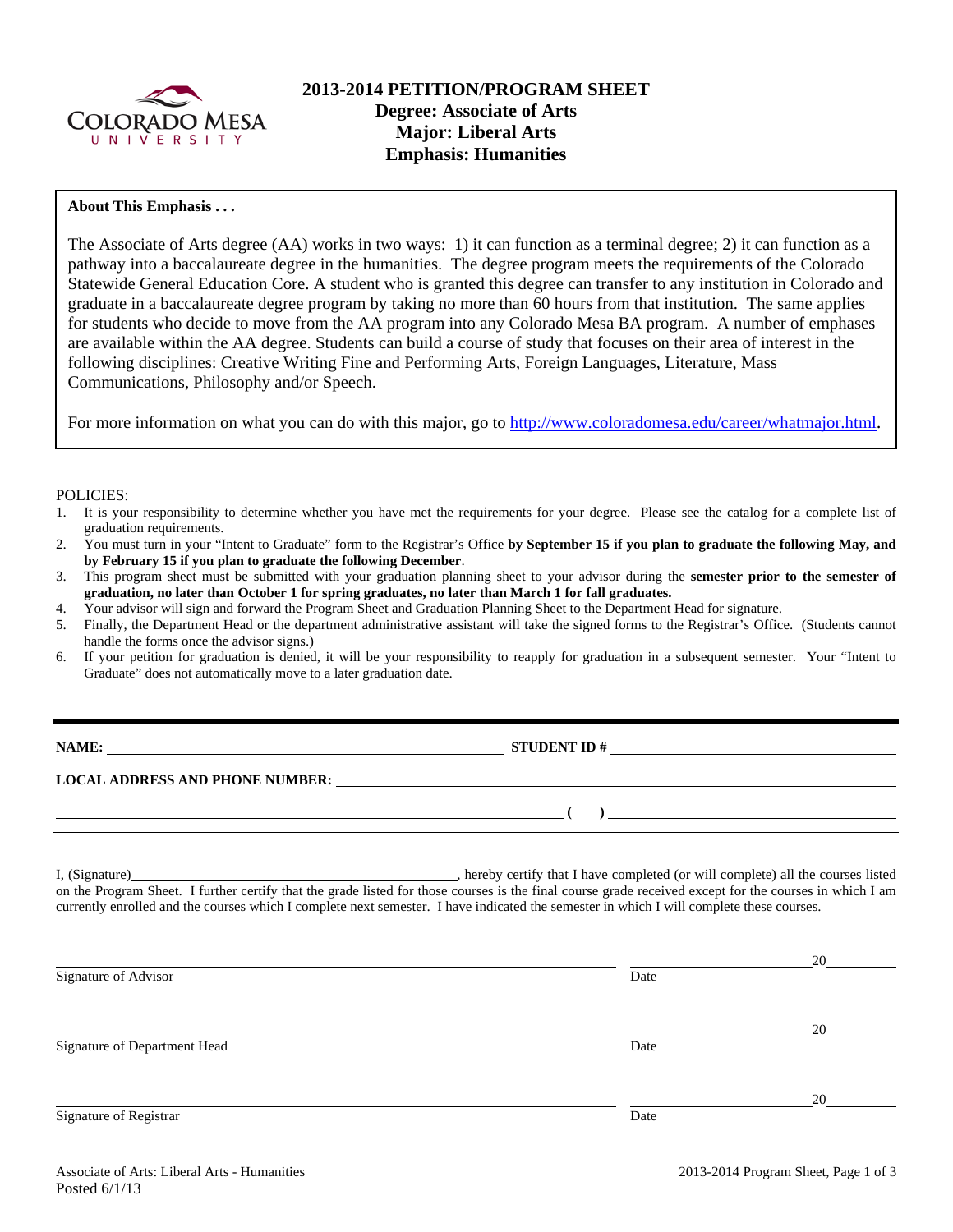#### **Students should work closely with a faculty advisor when selecting and scheduling courses prior to registration.**

Degree Requirements:

- 60 semester hours total ( A minimum of 16 taken at CMU in no fewer than two semesters)
- 2.00 cumulative GPA or higher in all CMU coursework and in coursework toward major content area.
- Pre-collegiate courses (usually numbered below 100) cannot be used for graduation.
- A grade of "C" or higher must be earned in all general education courses in order to be accepted for the transfer under the Core Transfer Agreements.
- A student must follow the CMU graduation requirements either from 1) the program sheet for the major in effect at the time the student officially declares a major; or 2) a program sheet for the major approved for a year subsequent to the year during which the student officially declares the major and is approved for the student by the department head. Because a program may have requirements specific to the degree, the student should check with the faculty advisor for additional criteria. It is the student's responsibility to be aware of, and follow, all requirements for the degree being pursued. Any exceptions or substitutions must be approved by the student's faculty advisor and Department Head.
- When filling out the program sheet a course can be used only once.
- See the "Undergraduate Graduation Requirements" in the catalog for additional graduation information.

**GENERAL EDUCATION REQUIREMENTS** (31 semester hours) See the current catalog for a list of courses that fulfill the requirements below. If a course is on the general education list of options and a requirement for your major, you must use it to fulfill the major requirement and make a different selection within the general education requirement.

| Course No Title                                                                                                                                                             |   | Sem.hrs Grade Term/Trns |
|-----------------------------------------------------------------------------------------------------------------------------------------------------------------------------|---|-------------------------|
| <b>English</b> (6 semester hours, must receive a grade of "C" or better and<br>must be completed by the time the student has 60 semester hours.)                            |   |                         |
| <b>ENGL 111 English Composition</b>                                                                                                                                         | 3 |                         |
| <b>ENGL 112 English Composition</b>                                                                                                                                         | 3 |                         |
| <b>Math:</b> MATH 110 or higher (3 semester hours, must receive a grade<br>of "C" or better, must be completed by the time the student has 60<br>semester hours.)<br>MATH 1 |   |                         |
| <b>Humanities</b> (3 semester hours)                                                                                                                                        |   |                         |

\_\_\_\_\_\_ \_\_\_\_ \_\_\_\_\_\_\_\_\_\_\_\_\_\_\_\_\_\_\_\_\_\_\_\_ \_\_\_\_ \_\_\_\_\_ \_\_\_\_\_\_\_\_

\_\_\_\_\_\_ \_\_\_\_ \_\_\_\_\_\_\_\_\_\_\_\_\_\_\_\_\_\_\_\_\_\_\_\_ \_\_\_\_ \_\_\_\_\_ \_\_\_\_\_\_\_\_ \_\_\_\_\_\_ \_\_\_\_ \_\_\_\_\_\_\_\_\_\_\_\_\_\_\_\_\_\_\_\_\_\_\_\_ \_\_\_\_ \_\_\_\_\_ \_\_\_\_\_\_\_\_

**Social and Behavioral Sciences** (6 semester hours)

| Course No Title                                                                                                                                                                                                                                                                                  |   | Sem.hrs Grade Term/Trns           |
|--------------------------------------------------------------------------------------------------------------------------------------------------------------------------------------------------------------------------------------------------------------------------------------------------|---|-----------------------------------|
| <b>Natural Sciences</b> (7 semester hours, one course must include a lab)                                                                                                                                                                                                                        |   |                                   |
|                                                                                                                                                                                                                                                                                                  |   |                                   |
| $\mathbf{L}$ and $\mathbf{L}$ and $\mathbf{L}$ and $\mathbf{L}$ and $\mathbf{L}$ and $\mathbf{L}$ and $\mathbf{L}$ and $\mathbf{L}$ and $\mathbf{L}$ and $\mathbf{L}$ and $\mathbf{L}$ and $\mathbf{L}$ and $\mathbf{L}$ and $\mathbf{L}$ and $\mathbf{L}$ and $\mathbf{L}$ and $\mathbf{L}$ and |   |                                   |
| <b>History:</b> (3 semester hours)<br><b>HIST</b>                                                                                                                                                                                                                                                |   |                                   |
| <b>Fine Arts</b> (3 semester hours)                                                                                                                                                                                                                                                              |   |                                   |
| <b>OTHER LOWER DIVISION REQUIRMENTS (5 semester hours)</b>                                                                                                                                                                                                                                       |   |                                   |
| <b>Kinesiology</b> (2 semester hours)                                                                                                                                                                                                                                                            |   |                                   |
| KINE 100 Health and Wellness<br>KINA 1                                                                                                                                                                                                                                                           | 1 | the company of the company of the |
| <b>Applied Studies</b> (3 semester hours)                                                                                                                                                                                                                                                        |   |                                   |
|                                                                                                                                                                                                                                                                                                  |   |                                   |

#### **HUMANITIES EMPHASIS REQUIREMENTS**

(24 Semester Hours minimum)

**24 credit hours chosen from one or more of the following areas: Art, Dance, English, Graphic Art, Foreign Languages, Literature, Mass Communications, Music, Philosophy, Speech, Theater.** No double counting is allowed between general education and major requirements.

### **Electives (no electives are needed)**